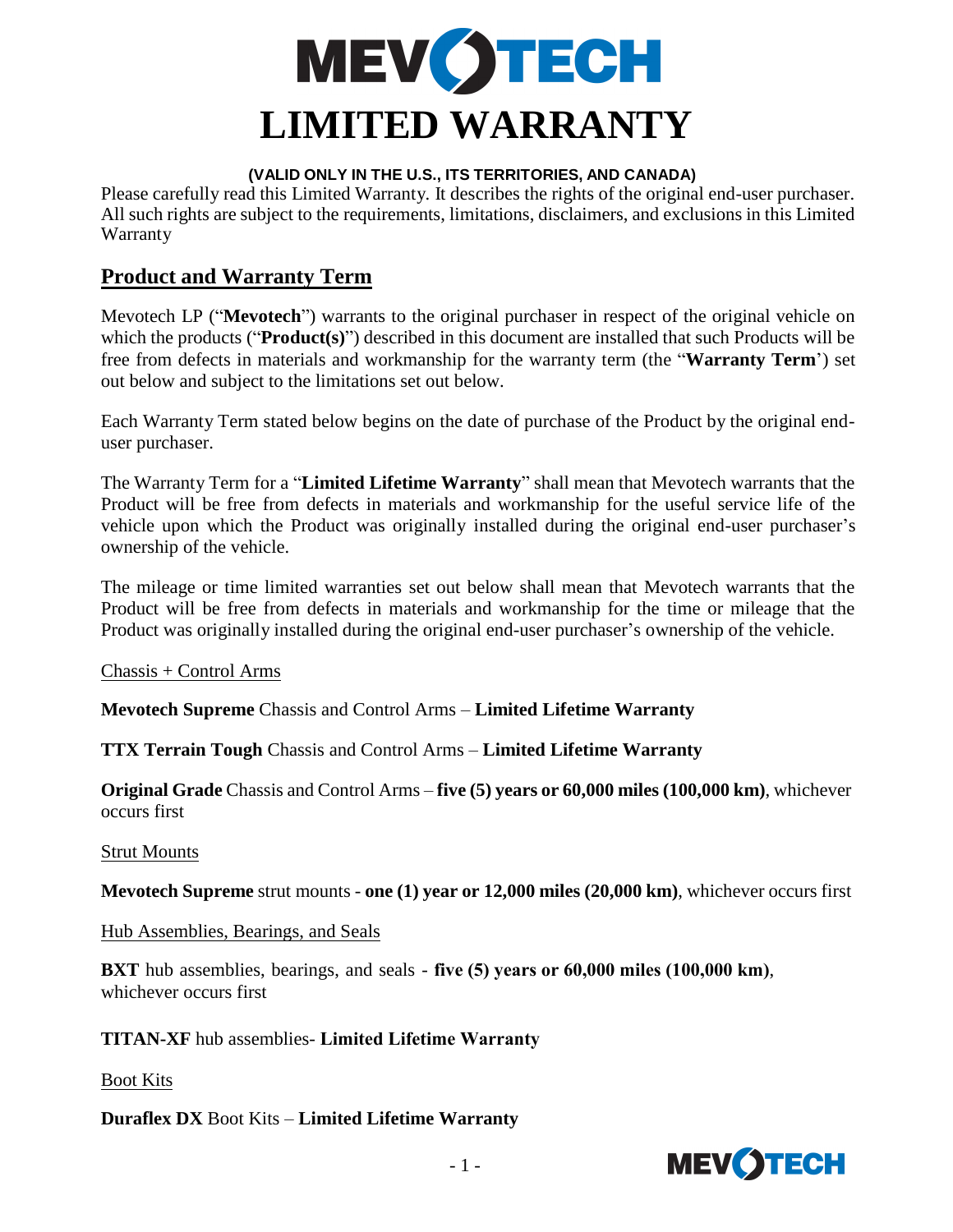# **Additional Eligibility Requirements**

This Limited Warranty is not transferrable. This Limited Warranty applies only to those Products expressly described in this document. An eligible Product must be purchased new and used only on the vehicle upon which it was originally installed. Satisfactory proof of the date of purchase of the Product by the original end-user purchaser, date of installation and, mileage of the vehicle must be provided.

## **Additional Limitations and Exclusions of Warranty**

In addition to the other requirements, limitations, disclaimers, and exclusions contained in this Limited Warranty, this Limited Warranty also does not apply to:

- o any Product installed on a vehicle used for commercial, off-road, or competition purposes;
- o any Product installed on a vehicle that is or has been operated in an overloaded condition, *i.e.*, overloaded in excess of the vehicle's payload capacity or towing capacity per the original vehicle manufacturer's placard;
- o any Product installed on a vehicle with a suspension system that has been altered, modified, or restored in any way, including but not limited to suspension systems that have been lowered or raised;
- o any claim, loss, or damage due to misuse, alteration, abuse, neglect, accidental damage, improper application or attachment, improper or lack of maintenance, improper installation, or improper storage of the Product;
- o any Product not installed by a properly trained or certified technician using appropriate tools and procedures;
- o any Product that was acquired as used (e.g., a Product purchased used, or a vehicle purchased used and upon which a Product was installed by the prior vehicle owner);
- o any claim, loss, or damage by anyone other than the original end-user purchaser of the Product;
- o any claim, loss, or damage due to damage that occurred to the Product while in transit prior to the purchase by the original end-user purchaser; and
- o any reconditioned Product.
- o Any Product purchased, installed or used outside of the United States of America, its territories and Canada.

## **Disclaimer Of All Other Warranties**

Except as otherwise expressly stated in this Limited Warranty, no other representation or warranty, express or implied, is made. MEVOTECH EXPRESSLY DISCLAIMS ALL OTHER

![](_page_1_Picture_16.jpeg)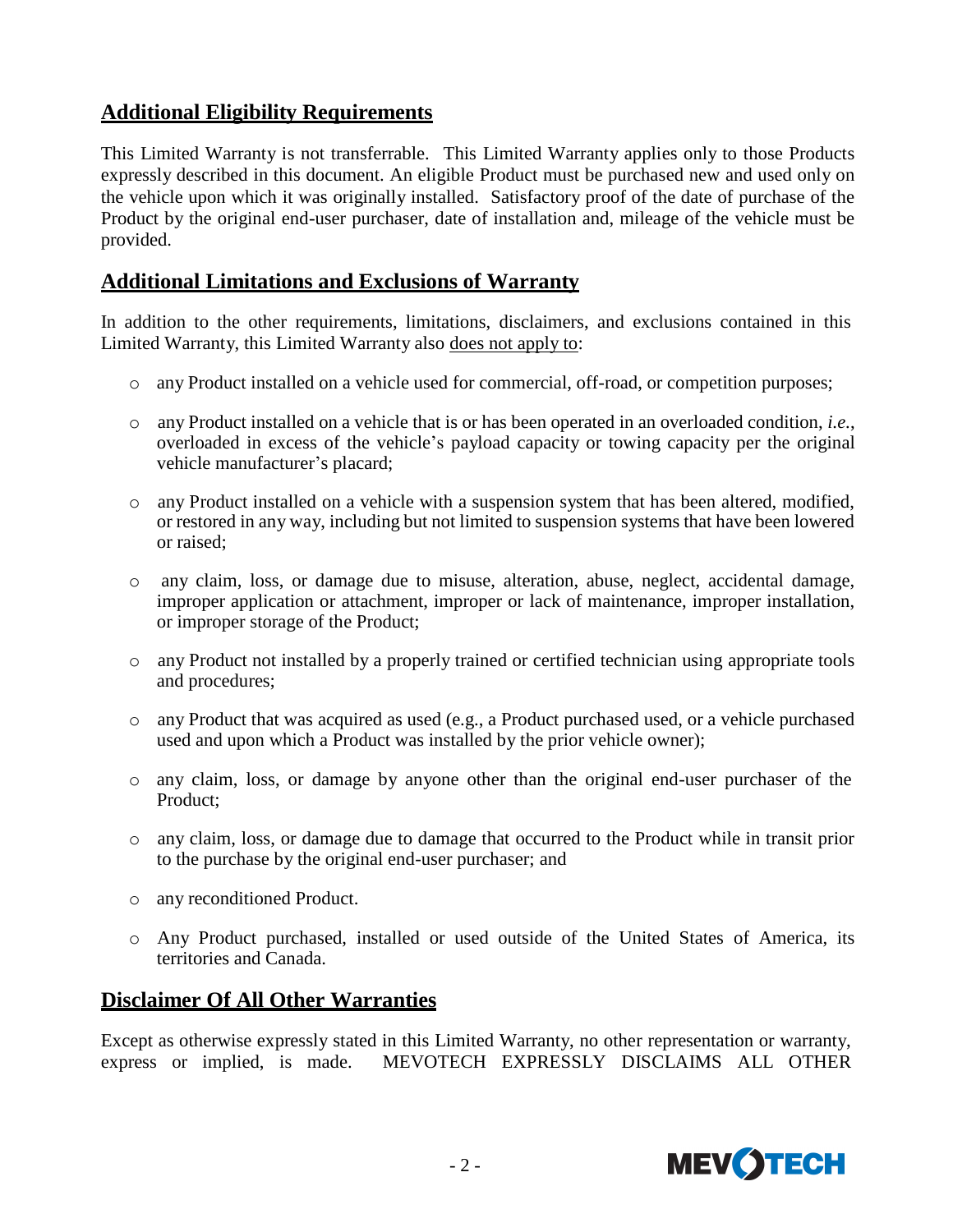REPRESENTATIONS AND WARRANTIES, EXPRESS OR IMPLIED, INCLUDING WITHOUT LIMITATION, THE IMPLIED WARRANTY OF MERCHANTABILITY AND THE IMPLIED WARRANTY OF FITNESS FOR A PARTICULAR PURPOSE. No person or organization is authorized to alter this warranty on behalf of Mevotech, either orally or in writing. Some States or Provinces do not allow limitations on how long an implied warranty lasts, so the above limitation may not apply to you.

## **Additional Exclusion/Limitation of Damages, Liability, and Remedy**

In the event a Product contains a defect(s) in materials and workmanship and is covered by this Limited Warranty, Mevotech will provide a suitable replacement product at no charge. Mevotech reserves the right, at its sole discretion, to provide a monetary refund instead of a replacement. THE ABOVE-MENTIONED STATES MEVOTECH'S ENTIRE AND EXCLUSIVE LIABILITY AND THE ORIGINAL END-USER PURCHASER'S EXCLUSIVE AND SOLE REMEDY FOR ANY DAMAGES OR CLAIM MADE IN CONNECTION WITH THE SALE, PURCHASE, OR USE OF THE PRODUCT. MEVOTECH SHALL IN NO EVENT BE LIABLE FOR ANY SPECIAL, INCIDENTAL, INDIRECT, OR CONSEQUENTIAL DAMAGES WHATSOEVER, EXCEPT FOR THOSE SPECIFICALLY PROVIDED FOR IN THIS LIMITED WARRANTY, IF ANY. SUCH SPECIAL, INCIDENTAL, INDIRECT, AND CONSEQUENTIAL DAMAGES (INCLUDING, WITHOUT LIMITATION, TOWING CHARGES, TIME LOST FROM WORK, TRANSPORTATION COSTS, VEHICLE RENTAL COSTS, LOST PROFIT, DOWNTIME, DAMAGE CAUSED TO OTHER COMPONENTS OF THE VEHICLE OR THE VEHICLE ITSELF) ARE DISCLAIMED TO THE FULLEST EXTENT PERMITTED BY LAW. Some States or Provinces do not allow the exclusion or limitation of incidental or consequential damages, so the above limitation or exclusion may not apply to you.

## **Consumer Rights**

This Limited Warranty gives you specific legal rights, and you may also have other rights which vary from State to State or Province to Province.

## **Warranty Claim Procedures**

Warranty Claims must be presented to the dealer from whom the Product was purchased. In the case of questions, you may contact Mevotech at 1-866 883-7075 or review our warranty policies online a[t](http://www.mevotech.com/) [www.mevotech.com](http://www.mevotech.com/)

## **Severability**

If any requirement, limitation, disclaimer, or exclusion of this Limited Warranty is found to be unenforceable for any reason, all other requirements, limitations, disclaimers, and exclusions shall remain enforceable to the fullest extent permitted by law.

![](_page_2_Picture_9.jpeg)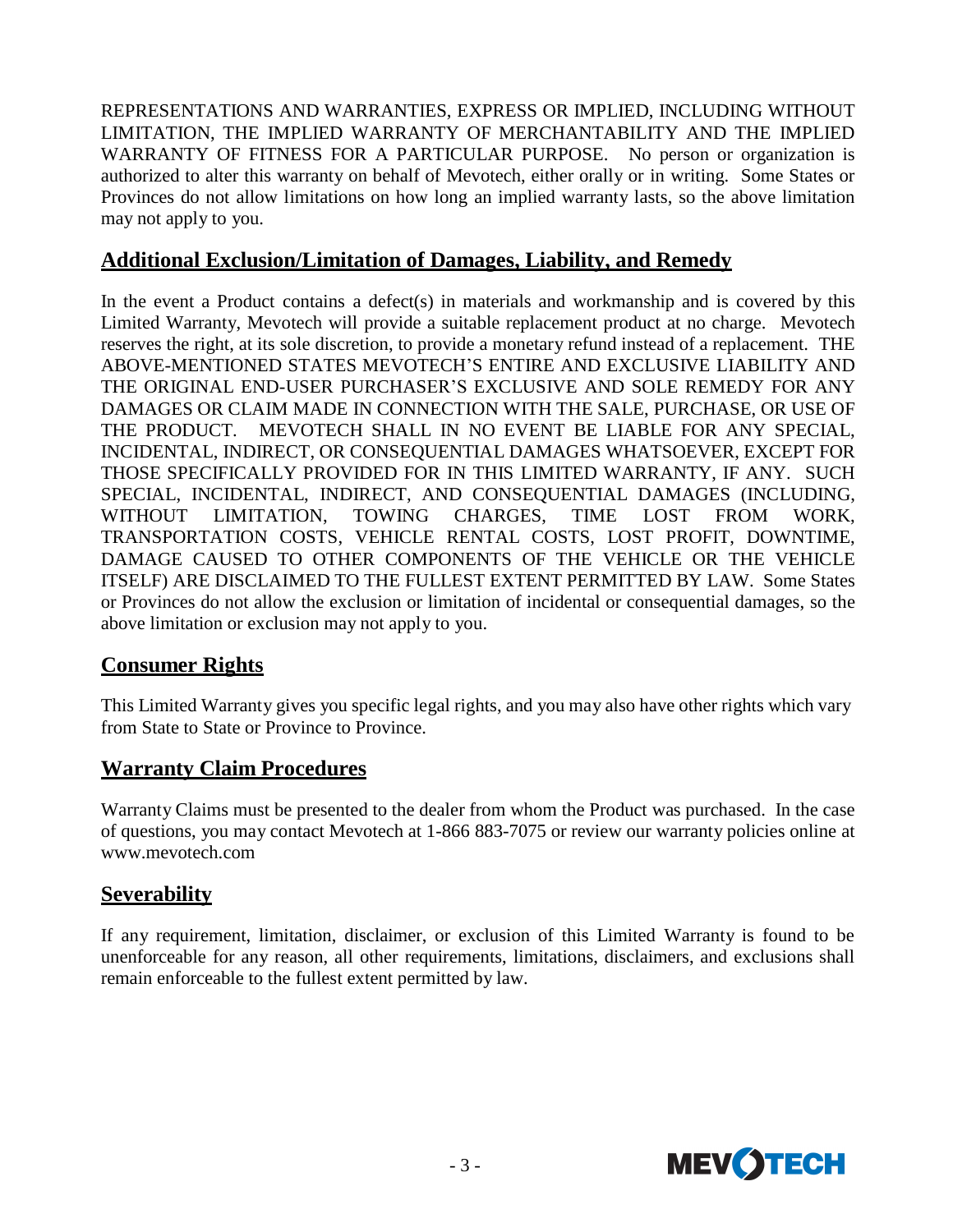## **Warnings and Instructions**

**SAFETY WARNING: Disregarding any of these safety precautions and instructions may result in serious personal injury or death during the installation of the Product, or subsequent failure of the Product, including without limitation while the vehicle is in operation, causing serious personal injury or death.**

Any of the following, among other things, could result in serious personal injury or death:

- o **Misuse** of the Product before, during, or after installation of the Product, or during the use of the Product;
- o **Alteration** of the Product before, during, or after installation of the Product, or during the use of the Product;
- o **Abuse** of the Product before, during, or after installation of the Product, or during the use of the Product;
- o **Neglect** of the Product before, during, or after installation of the Product, or during the use of the Product;
- o **Accidental damage** to the Product before, during, or after installation of the Product, or during the use of the Product;
- o **Improper application or attachment** of the Product, including without limitation, fitment or application of the Product to an improper vehicle or for an improper use;
- o **Improper or lack of maintenance** of the Product;
- o **Improper installation** of the Product; and
- o **Improper storage** of the Product.

This Product should only be installed by a properly trained or certified technician at a properly equipped repair facility using appropriate tools and procedures, and the technician installing the Product should thoroughly inspect the Product for any damage or abnormalities before installation. Failure to do so could result in serious personal injury or death during the installation of the Product, or subsequent failure of the Product, including without limitation while the vehicle is in operation, causing serious personal injury or death.

Any warnings and instructions of the original equipment vehicle manufacturer upon which the Product is being installed should be reviewed and adhered to in connection with the attachment and installation of the Product on the vehicle, as well as the operation of the vehicle after installation of the Product. Only install the Product on a vehicle that specifies the use of such Product. Failure to do so could result in serious personal injury or death during the installation of the Product, or subsequent failure of the Product, including without limitation while the vehicle is in operation, causing serious personal injury or death.

![](_page_3_Picture_14.jpeg)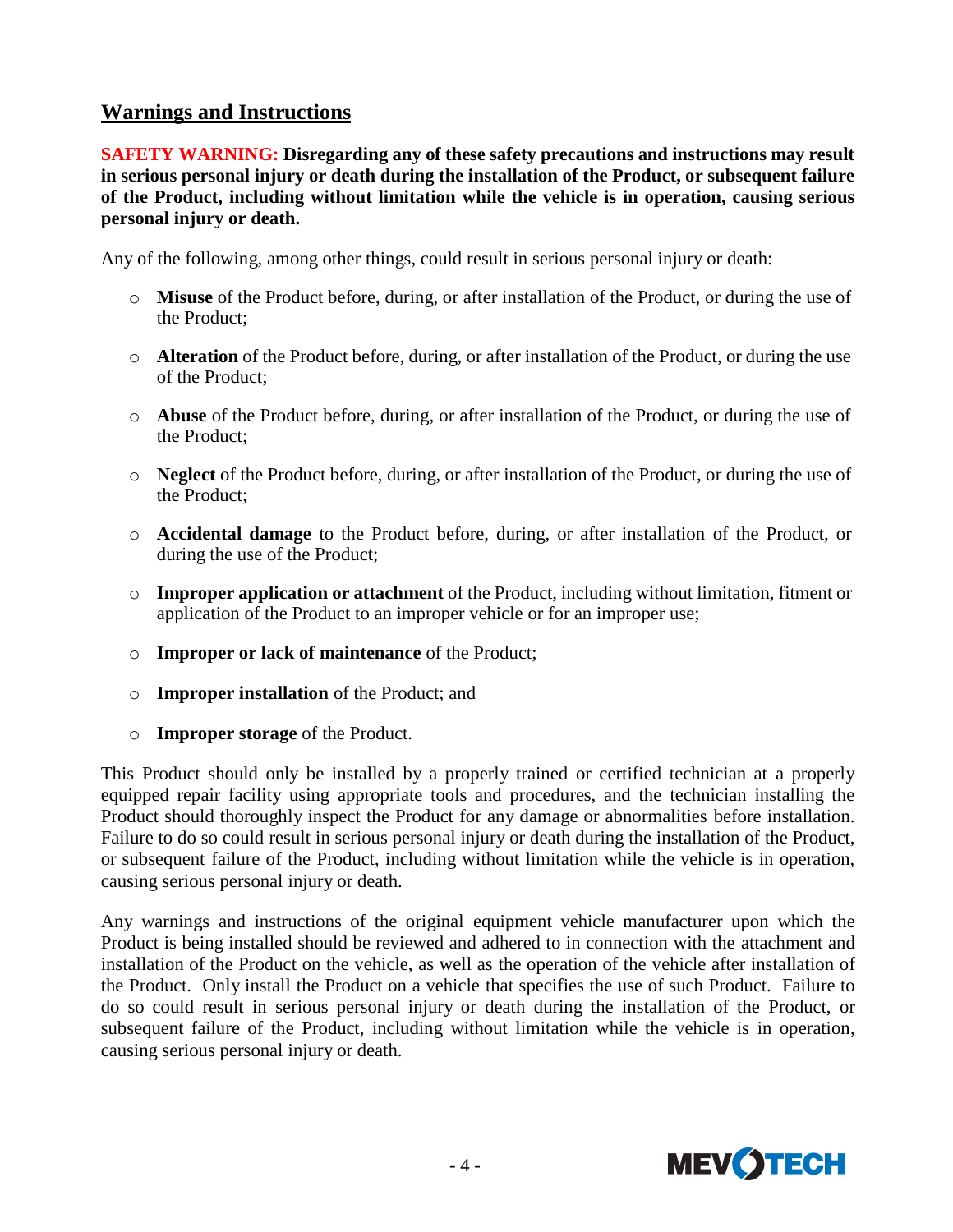![](_page_4_Picture_0.jpeg)

#### **(VÁLIDA ÚNICAMENTE EN ESTADOS UNIDOS, SUS TERRITORIOS Y CANADÁ)**

Por favor, lea atentamente esta garantía limitada. En ella se describen los derechos del comprador y usuario final original. Todos estos derechos están sujetos a los requisitos, limitaciones, renuncias y exclusiones de esta garantía limitada

## **Producto y plazo de garantía**

Mevotech LP ("**Mevotech**") garantiza al comprador original en relación con el vehículo original en el cual se instalen los productos ("**Producto(s)**") descritos en este documento que tales Productos están libres de defectos de material y de mano de obra durante el plazo de garantía ("**Plazo de Garantía**") que figura a continuación y están sujetos a las limitaciones enunciadas a continuación.

Cada **Plazo de Garantía** indicado a continuación comienza a partir de la fecha de compra del Producto por el comprador y usuario final original.

El Plazo de Garantía para una "**Garantía Limitada de por Vida**" significa que Mevotech garantiza que el Producto estará libre de defectos de material y de mano de obra durante la vida útil del vehículo en el que se instaló el Producto originalmente mientras el comprador y usuario final original sea el propietario del vehículo.

La garantía limitada sobre el número de millas o el tiempo que se indica más adelante significa que Mevotech garantiza que el Producto estará libre de defectos de material y de mano de obra durante el tiempo o el número de millas en que el Producto esté instalado originalmente mientras el comprador y usuario final original sea el propietario del vehículo.

Chasis + brazos de control

Chasis y brazos de control **Mevotech Supreme** - **Garantía limitada de por vida** 

Chasis y brazos de control **TTX Terrain Tough** - **Garantía limitada de por vida** 

Chasis y brazos de control **Original Grade** - **Cinco (5) años o 60 000 millas (100 000 km)**, según cuál de estas circunstancias se produzca primero

#### Soportes de la pata de suspensión

Soportes de la pata de suspensión **Mevotech Supreme** - **Un (1) año o 12 000 millas (20 000 km)**, según cuál de estas circunstancias se produzca primero

Conjuntos de cubo, cojinetes y sellos

Conjuntos de cubo, cojinetes y sellos **BXT** - **Cinco (5) años o 60 000 millas (100 000 km)**, según cuál de estas circunstancias se produzca primero

Conjuntos del cubo **TITAN-XF** – **Garantía limitada de por vida**

![](_page_4_Picture_17.jpeg)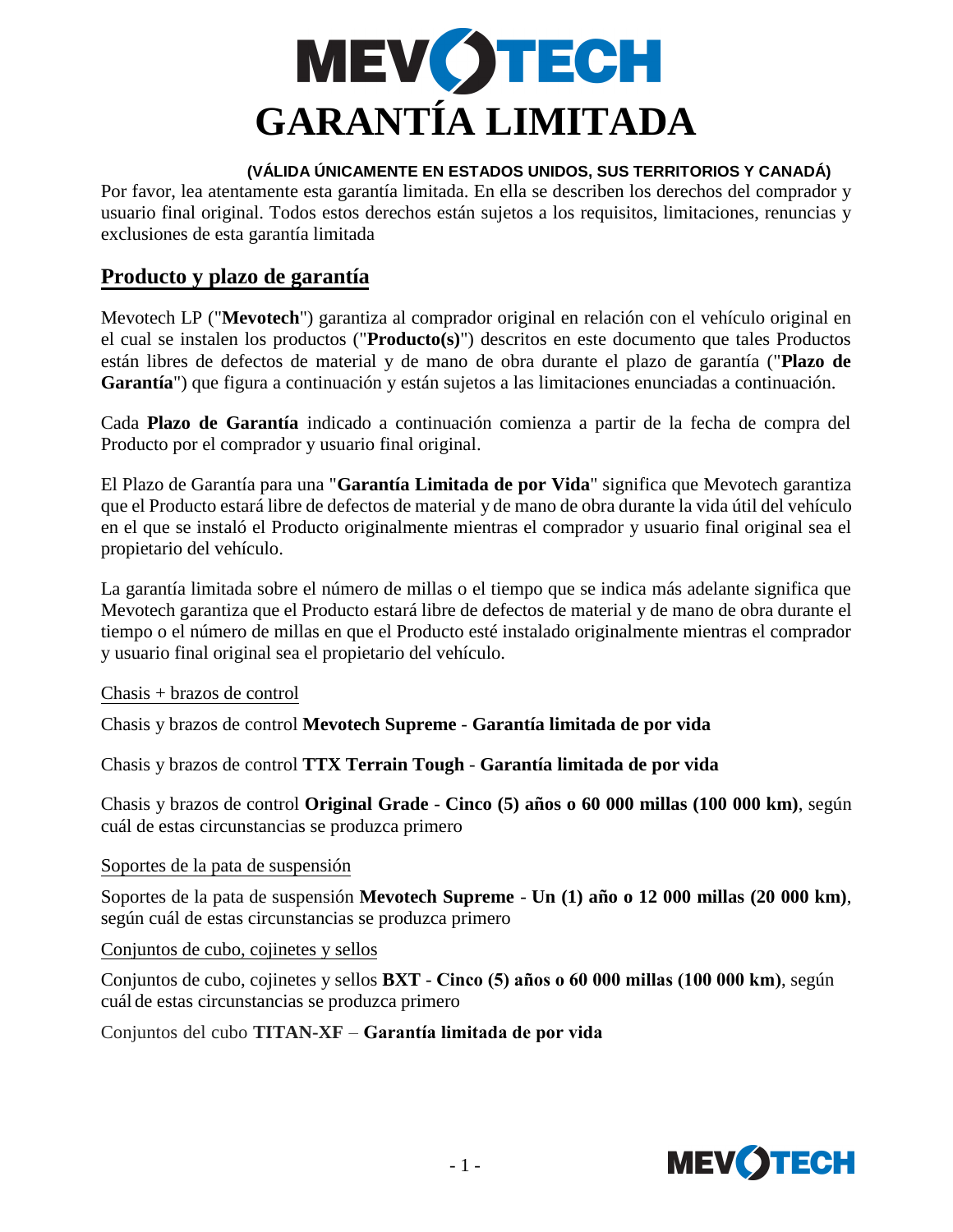#### Kits de manguitos

#### Kits de manguitos **Duraflex DX** - **Garantía limitada de por vida**

### **Requisitos adicionales de admisibilidad**

Esta Garantía Limitada no es transferible. Esta Garantía Limitada se aplica solamente a los Productos descritos expresamente en este documento. Un Producto admisible debe adquirirse nuevo y usarse únicamente en el vehículo en el que se instaló originalmente. Se debe presentar un comprobante satisfactorio de la fecha de compra del Producto por parte del comprador y usuario final original, con la fecha de instalación y el número de millas del vehículo.

### **Otras limitaciones y exclusiones de la Garantía**

Además de los otros requisitos, limitaciones, renuncias y exclusiones que se recogen en esta Garantía Limitada, esta Garantía Limitada tampoco se aplica a:

- o Ningún Producto instalado en un vehículo utilizado para fines comerciales, todo terreno o competiciones;
- o Ningún Producto instalado en un vehículo que se usa o ha sido usado en condiciones de sobrecarga (p. ej., sobrecarga excesiva en la capacidad de carga útil o de tracción, según las indicaciones del fabricante original del vehículo);
- o Ningún Producto instalado en un vehículo con un sistema de suspensión que ha sido alterado, modificado o restaurado de alguna forma, entre ellos los sistemas de suspensión que se han bajado o subido;
- o Ninguna reclamación, pérdida o daños debidos al mal uso, alteración, abuso, negligencia, daños accidentales, aplicación o fijación incorrecta, falta de mantenimiento o mantenimiento incorrecto, instalación incorrecta o almacenamiento inadecuado del Producto;
- o Ningún Producto que no haya sido instalado por un técnico debidamente capacitado o certificado, mediante el uso de herramientas y procedimientos adecuados;
- o Ningún Producto que se adquirió como usado (p. ej., un Producto comprado usado o un vehículo comprado usado y en el que el propietario anterior instaló un Producto);
- o Ninguna reclamación, pérdida, daño exigido por una persona que no sea el comprador y usuario final original del Producto;
- o Ninguna reclamación, pérdida o daño debido a los daños que se produzcan en el Producto mientras se encuentra en tránsito antes de la compra por parte del comprador y usuario final original; y
- o Ningún Producto reacondicionado.
- o Ningún Producto adquirido, instalado o utilizado fuera de Estados Unidos de América, sus territorios y Canadá.

![](_page_5_Picture_16.jpeg)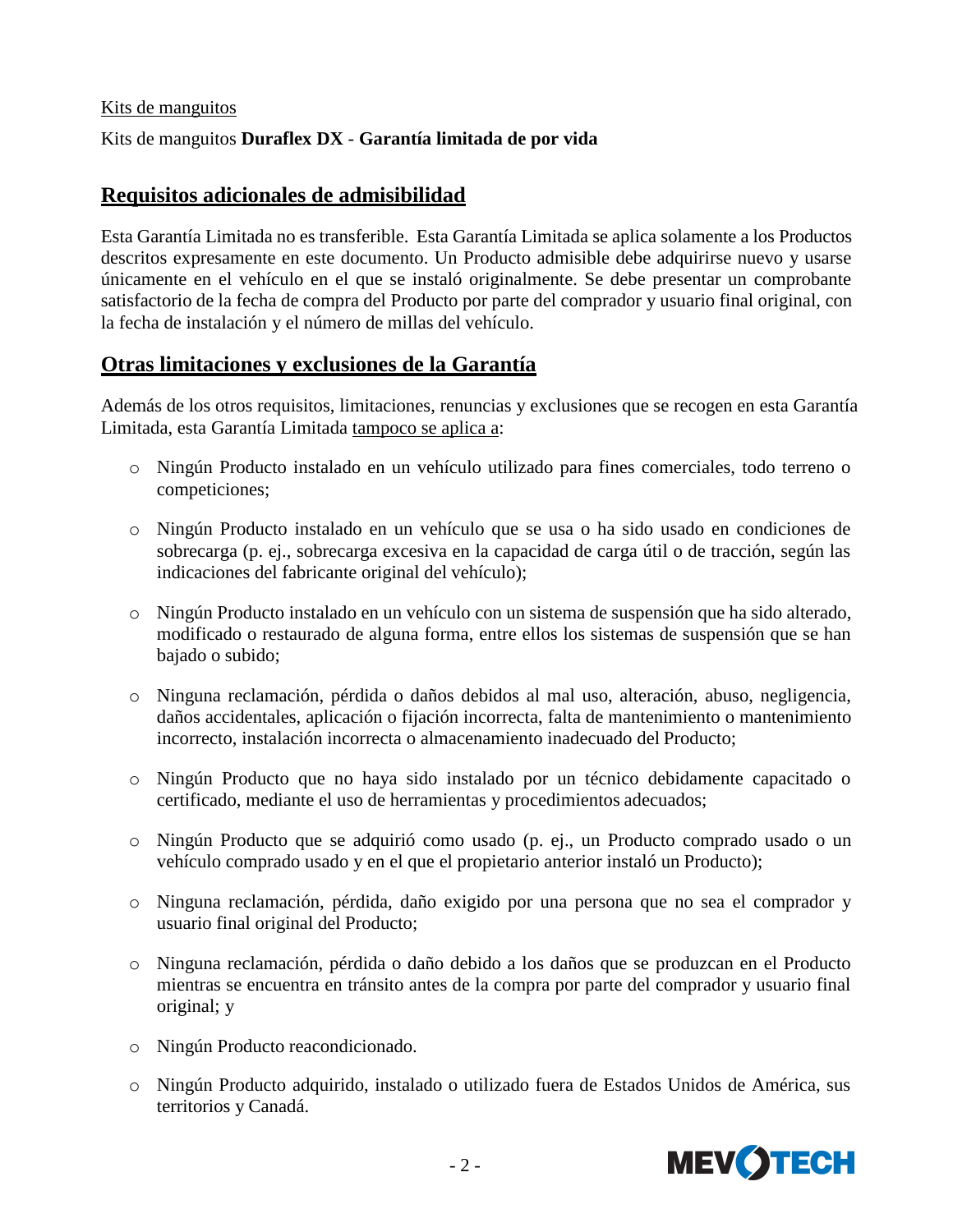## **Renuncia a todas las demás garantías**

A menos que se indique expresamente algo distinto en la presente Garantía Limitada, no se hace ninguna otra declaración ni se ofrece ninguna otra garantía, ni expresa ni implícita. MEVOTECH RENUNCIA EXPRESAMENTE TODAS LAS DEMÁS DECLARACIONES Y GARANTÍAS, EXPRESAS O IMPLÍCITAS, ENTRE ELLAS LA GARANTÍA IMPLÍCITA DE COMERCIABILIDAD Y LA GARANTÍA IMPLÍCITA DE IDONEIDAD PARA UN PROPÓSITO PARTICULAR. Ninguna persona ni organización está autorizada a alterar esta garantía en nombre de Mevotech, ni verbalmente ni por escrito. Algunos estados o provincias no permiten limitaciones en la duración de una garantía implícita, por lo que la limitación anterior puede que no se aplique a usted.

## **Exclusión adicional, limitación de los daños, responsabilidad y recurso**

En el caso de que un Producto tenga un defecto de material y de mano de obra y esté cubierto por esta Garantía Limitada, Mevotech proporcionará un producto sustituto adecuado sin cargo alguno. Mevotech se reserva el derecho, a su entera discreción, de ofrecer un reembolso monetario en lugar de una sustitución del producto. LO INDICADO ANTERIORMENTE CONSTITUYE LA RESPONSABILIDAD COMPLETA Y EXCLUSIVA DE MEVOTECH Y EL ÚNICO RECURSO DEL COMPRADOR Y USUARIO FINAL ORIGINAL PARA CUALQUIER DAÑO O RECLAMACIÓN FORMULADA EN RELACIÓN CON LA VENTA, COMPRA O USO DEL PRODUCTO. MEVOTECH NO SERÁ RESPONSABLE EN NINGÚN CASO DE DAÑOS ESPECIALES, INCIDENTALES, INDIRECTOS O CONSECUENTES DE NINGÚN TIPO, EXCEPTO LOS PREVISTOS ESPECÍFICAMENTE EN ESTA GARANTÍA LIMITADA, SI LOS HUBIERE. TALES DAÑOS, ESPECIALES, INCIDENTALES, INDIRECTOS Y CONSECUENTES (ENTRE ELLOS LOS CARGOS POR REMOLQUE, PÉRDIDA DE TIEMPO DE TRABAJO, GASTOS DE TRANSPORTE, GASTOS DE ALQUILER DE UN VEHÍCULO, PÉRDIDA DE BENEFICIOS, TIEMPO DE INACTIVIDAD, DAÑOS CAUSADOS A OTROS COMPONENTES DEL VEHÍCULO O AL VEHÍCULO) QUEDAN EXCLUIDOS EN LA MEDIDA EN QUE LO PERMITA LA LEY. Algunos estados o provincias no permiten la exclusión o limitación de los daños incidentales o consecuentes, por lo que la limitación o exclusión anterior puede que no se aplique a usted.

### **Derechos de los consumidores**

Esta Garantía Limitada le otorga derechos legales específicos y puede que usted disponga de otros derechos que varían según el estado o la provincia.

## **Procedimientos de reclamación de la garantía**

Las reclamaciones de la Garantía deben presentarse al concesionario al que se compró el Producto. Si tiene preguntas, puede ponerse en contacto con Mevotech en el teléfono 1-866 883-7075 o consultar en línea nuestras políticas de garantía en [www.mevotech.com](http://www.mevotech.com/)

![](_page_6_Picture_8.jpeg)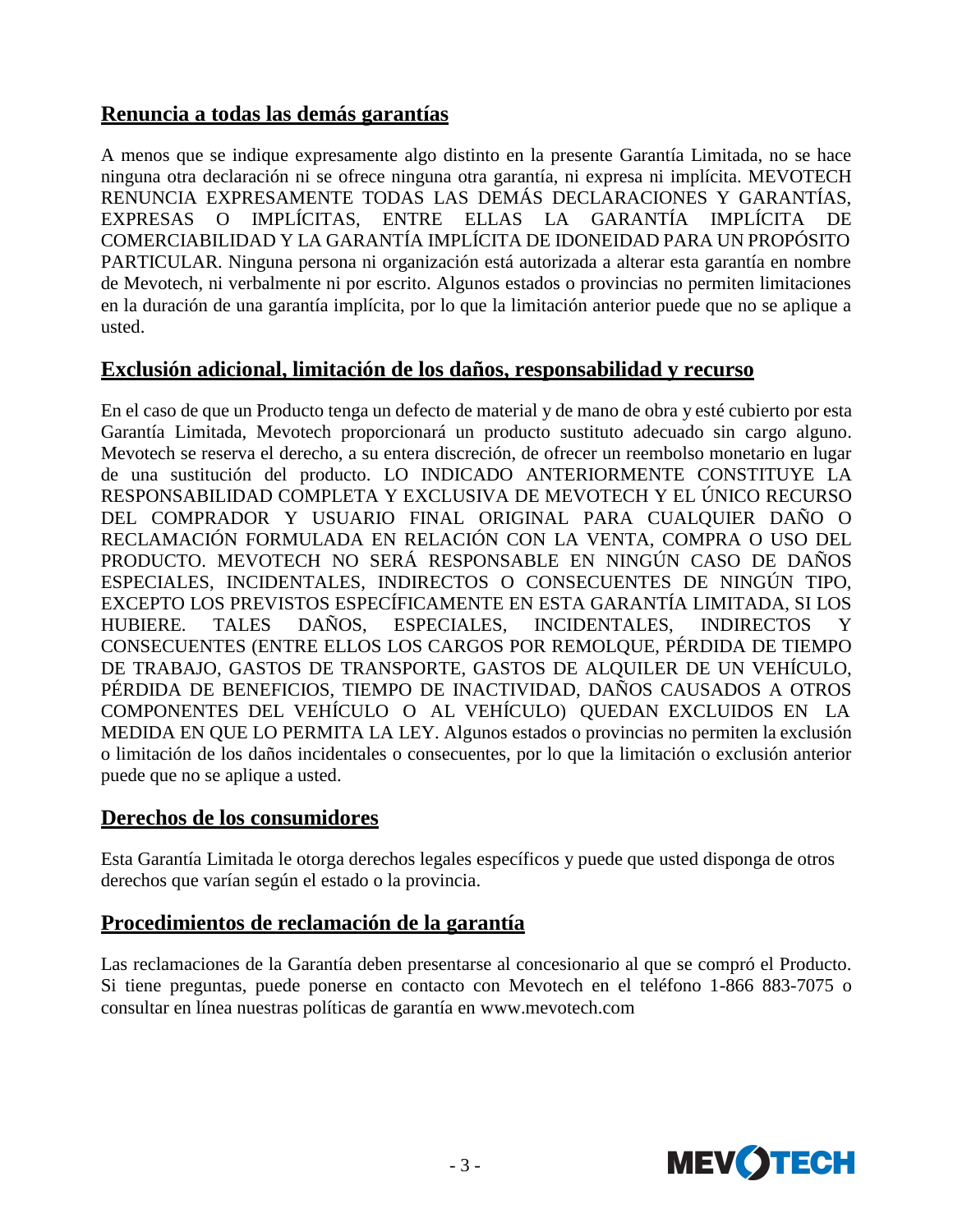# **Divisibilidad**

Si se encuentra que un requisito, limitación, renuncia o exclusión de esta Garantía Limitada no se puede aplicar por cualquier razón, todos los demás requisitos, limitaciones, exclusiones y renuncias seguirán aplicándose hasta donde lo permita la ley.

## **Advertencias e instrucciones**

**ADVERTENCIA DE SEGURIDAD: Si no se tienen en cuenta estas precauciones e instrucciones de seguridad se podrían producir graves lesiones personales o la muerte durante la instalación del Producto, o fallas posteriores en el Producto que, mientras el vehículo está en funcionamiento, podrían causar lesiones graves o la muerte.**

Cualquiera de las siguientes actuaciones, entre otras cosas, podría provocar lesiones graves o la muerte:

- o **Mal uso** del Producto antes, durante o después de su instalación, o durante su uso;
- o **Alteración** del Producto antes, durante o después de su instalación, o durante su uso;
- o **Abuso** del Producto antes, durante o después de su instalación, o durante su uso;
- o **Negligencia** del Producto antes, durante o después de su instalación, o durante su uso;
- o **Daño accidental** en el Producto antes, durante o después de su instalación, o durante su uso;
- o **Aplicación o fijación inadecuada** del Producto, incluyendo, entre otras cosas, la instalación o aplicación del Producto en un vehículo inadecuado o para un uso inadecuado;
- o **Mantenimiento incorrecto o falta de mantenimiento** del Producto;
- o **Instalación incorrecta** del Producto; y
- o **Almacenamiento incorrecto** del Producto.

Este Producto sólo debe ser instalado por un técnico debidamente capacitado o certificado, en instalaciones de reparación debidamente equipadas y mediante el uso de las herramientas y procedimientos apropiados, y el técnico que instale el Producto debe inspeccionarlo cuidadosamente antes de la instalación para verificar que no tenga daños o anomalías. Si no se siguen estas instrucciones, se podrían producir graves lesiones personales o la muerte durante la instalación del Producto, o fallas posteriores en el Producto que, mientras el vehículo está en funcionamiento, podrían causar lesiones graves o la muerte.

Se deberían consultar y cumplir las advertencias e instrucciones del fabricante del equipo original del vehículo en que se instale el Producto en relación con la fijación e instalación del Producto en el vehículo, así como sobre el funcionamiento del vehículo después de la instalación del Producto.

![](_page_7_Picture_16.jpeg)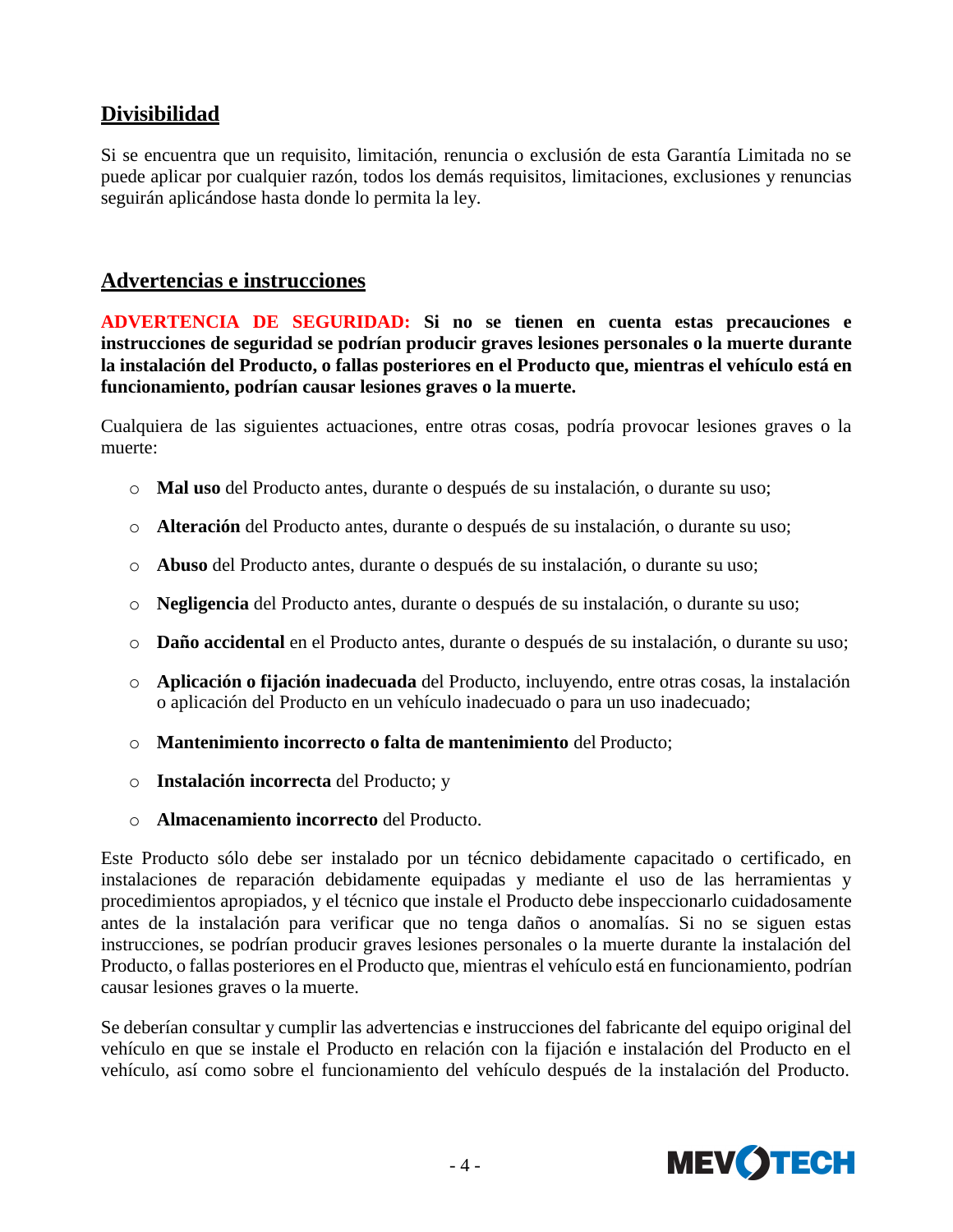Instale el Producto únicamente en un vehículo que especifica el uso de tal Producto. Si no se siguen estas instrucciones, se podrían producir graves lesiones personales o la muerte durante la instalación del Producto, o fallas posteriores en el Producto que, mientras el vehículo está en funcionamiento, podrían causar lesiones graves o la muerte.

![](_page_8_Picture_1.jpeg)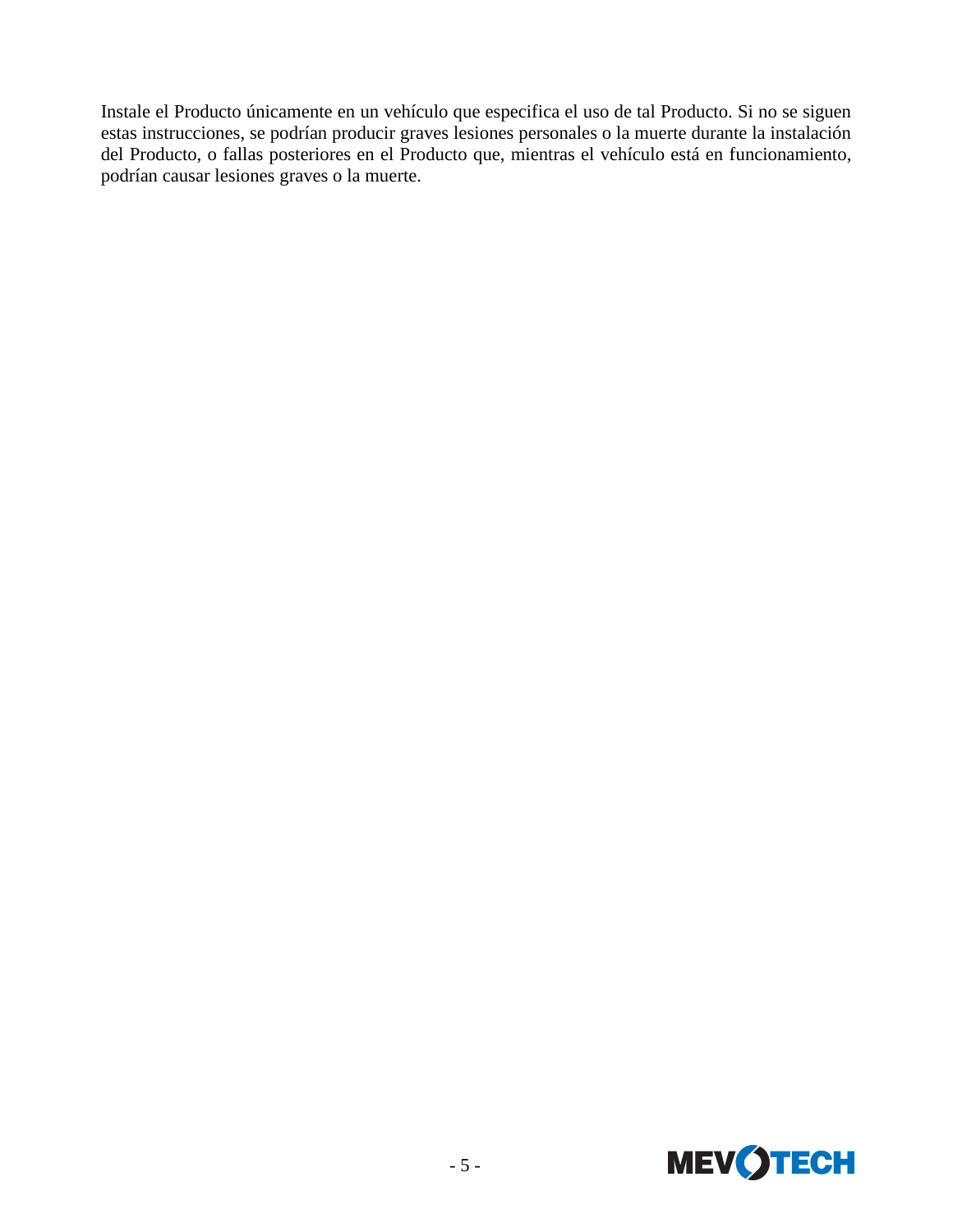![](_page_9_Picture_0.jpeg)

#### **(EN VIGUEUR UNIQUEMENT AUX ÉTATS-UNIS, DANS SES TERRITOIRES ET AU CANADA)**

Veuillez lire cette garantie limitée attentivement. Elle présente les droits de l'acheteur-utilisateur final d'origine. Tous lesdits droits sont assujettis aux exigences, limitations, avis de non- responsabilité et exclusions précisés dans la présente garantie limitée.

### **Produits et durées des garanties**

Mevotech LP (« **Mevotech** ») garantit à l'acheteur d'origine, en regard du véhicule d'origine sur lequel le ou les produits (« **le produit** ») décrits dans le présent document auront été installés, que le produit est exempt de tout défaut de fabrication et de matériau pour la durée de la garantie (« **durée de garantie** »), tel que précisé ci-dessous et assujetti à ce qui suit.

Toutes les durées de garantie indiquées ci-dessous débutent à la date d'achat du produit par l'acheteurutilisateur final d'origine.

La durée de garantie de la « **garantie à vie limitée** » signifie que Mevotech garantit que le produit est exempt de tout défaut de matériau et de fabrication pour la durée de vie utile du véhicule sur lequel le produit aura été installé d'origine alors que l'acheteur-utilisateur final demeure propriétaire du véhicule.

Le kilométrage et la durée des garanties limitées indiqués ci-dessous signifient que Mevotech garantit que le produit sera exempt de tout défaut de matériau et de fabrication pour le kilométrage et la durée indiqués correspondant à chaque produit installé sur le véhicule d'origine alors que l'acheteur-utilisateur final demeure propriétaire du véhicule.

#### Pièces de châssis et bras de suspension

Pièces de châssis et bras de suspension **Mevotech Supreme** – **Garantie à vie limitée**

Pièces de châssis et bras de suspension **TTX Terrain Tough – Garantie à vie limitée**

Pièces de châssis et bras de suspension **Original Grade** – **5 (cinq) ans ou 60 000 miles (100 000 km)**, selon la première éventualité.

#### Supports de jambe de suspension

Supports de jambe de suspension **Mevotech Supreme** – **1 (un) an ou 12 000 miles (20 000 km)**, selon la première éventualité.

Moyeux , roulements et joints d'étanchéité

Moyeux, roulements et joints d'étanchéité **BXT** – **5 (cinq) ans ou 60 000 miles (100 000 km)**, selon la première éventualité.

#### Moyeux complets **TITAN-XF – Garantie à vie limitée**

![](_page_9_Picture_17.jpeg)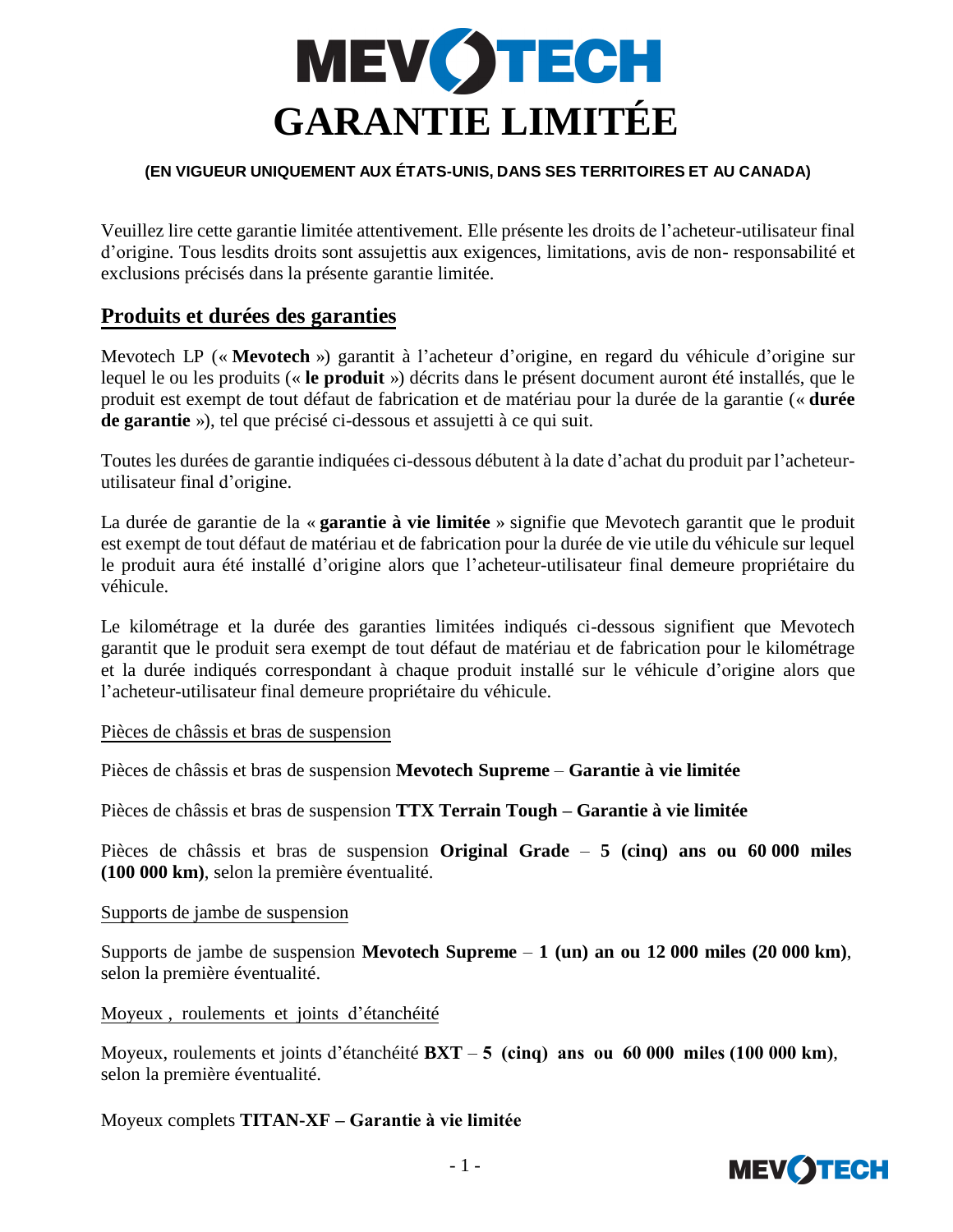#### Soufflets

#### Ensembles de soufflets **Duraflex DX** – **Garantie à vie limitée**

## **Autres ex ig ences d'a dmi s si bi li té**

Cette garantie limitée n'est pas transférable. Cette garantie limitée s'applique uniquement aux produits décrits expressément dans le présent document. Un produit admissible doit avoir été acheté à l'état neuf et être utilisé uniquement sur le véhicule sur lequel il aura été installé d'origine. L'acheteur-utilisateur final devra présenter une preuve d'achat satisfaisante du produit, indiquant la date d'achat, la date d'installation et le kilométrage du véhicule.

### **Limitations et exclusions additionnelles des garanties**

En plus des autres exigences, limitations, avis de non-responsabilité et exclusions indiqués dans la présente garantie limitée, cette garantie limitée ne s'appli que pas non pl us dans les cas suivants :

- o tout produit installé sur un véhicule d'usage commercial, hors route ou en course;
- o tout produit installé sur un véhicule utilisé ou ayant été utilisé dans une condition de surcharge (ex.: poids supérieur à la capacité de charge ou de remorquage du véhicule, tel que stipulé sur les notices du fabricant d'origine du véhicule);
- o tout produit sur un véhicule dont le système de suspension a été altéré, modifié ou restauré de quelque façon que ce soit, y compris, sans s'y limiter, les suspensions ayant été abaissées ou élevées;
- o toute réclamation, perte ou tout dommage causé par un mauvais usage, une altération, un abus, une négligence, un dommage accidentel, un usage inapproprié ou une pose inappropriée, une maintenance inadéquate ou absence de maintenance, une installation inappropriée ou un entreposage inapproprié du produit;
- o tout produit installé par une personne autre qu'un technicien dument formé ou certifié à l'aide des outils et procédures appropriés;
- o tout produit acquis comme produit usagé (ex. : un produit acheté usagé ou un véhicule d'occasion acheté et sur lequel le produit aura été installé par le précédent propriétaire du véhicule);
- o toute réclamation, perte ou tout dommage par une personne autre que l'acheteur-utilisateur final d'origine du produit;
- o toute réclamation, perte ou tout dommage découlant d'un dommage subi par le produit lors de son transport avant l'achat par l'acheteur-utilisateur final d'origine, et;
- o tout produit remis en état.

![](_page_10_Picture_15.jpeg)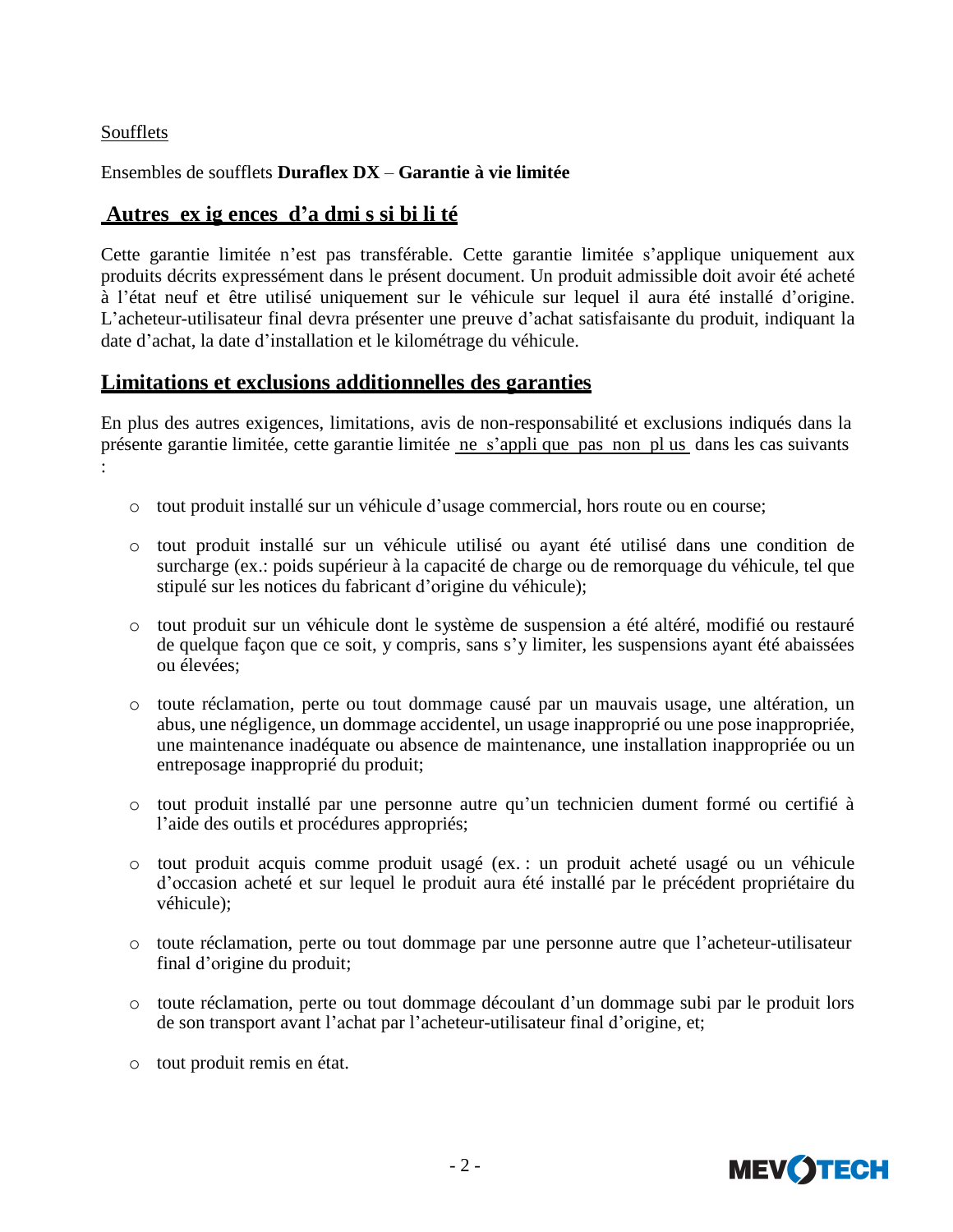o Tout produit acheté, installé ou utilisé à l'extérieur des États-Unis d'Amérique, ses territoires et du Canada.

## **Renonciation de toute autre garantie**

Sauf explicitement indiqué dans la présente garantie limitée, aucune autre représentation ou garantie, explicite ou implicite, ne sera honorée. MEVOTECH DÉCLINE EXPRESSÉMENT TOUTE AUTRE REPRÉSENTATION OU GARANTIE, EXPLICITE OU IMPLICITE, Y COMPRIS, SANS S'Y LIMITER, LES GARANTIES IMPLICITES DE QUALITÉ MARCHANDE OU DE BON FONCTIONNEMENT POUR UNE UTILISATION PARTICULIÈRE. Aucune personne ni aucune organisation n'est autorisée à modifier la présente garantie au nom de Mevotech, oralement ou par écrit. Certains états et certaines provinces ne permettent pas de limitations relatives à la durée d'une garantie implicite, par conséquent, les limitations décrites ci-dessus pourraient ne pas s'appliquer à vous.

### **Exclusions/limitations des dommages, responsabilités et recours additionnels**

Si un produit devait présenter un défaut de matériau ou de fabrication, et s'il est couvert par la présente garantie limitée, Mevotech fournira un produit de remplacement convenable, sans frais. Mevotech se réserve le droit, à sa seule discrétion, d'effectuer un remboursement monétaire plutôt que de remplacer le produit. CE QUI PRÉCÈDE DÉCRIT L'ENTIÈRE ET EXCLUSIVE RESPONSABILITÉ DE MEVOTECH AINSI QUE L'UNIQUE ET EXCLUSIF RECOURS DE L'ACHETEUR-UTILISATEUR FINAL D'ORIGINE RELATIFS À TOUT DOMMAGE OU À TOUTE RÉCLAMATION ASSOCIÉS À LA VENTE, À L'ACHAT OU À L'UTILISATION DU PRODUIT. MEVOTECH NE PEUT EN AUCUN CAS ÊTRE TENUE RESPONSABLE DE TOUT DOMMAGE SPÉCIAL, ACCESSOIRE, INDIRECT OU IMMATÉRIEL DE QUELQUE NATURE QUE CE SOIT, SAUF POUR CEUX SPÉCIFIQUEMENT INDIQUÉS DANS LA PRÉSENTE GARANTIE LIMITÉE, LE CAS ÉCHÉANT. DE TELS DOMMAGES SPÉCIAUX, ACCESSOIRES, INDIRECTS OU IMMATÉRIELS (Y COMPRIS, SANS S'Y LIMITER, LES FRAIS DE REMORQUAGE, L'ABSENCE AU TRAVAIL, LES COÛTS DE TRANSPORT, LE COÛT DES VÉHICULES DE LOCATION, LA PERTE DE PROFIT, LES TEMPS D'ARRÊT/D'INACTIVITÉ, LES DOMMAGES CAUSÉS À D'AUTRES PIÈCES DU VÉHICULE OU AU VÉHICULE LUI-MÊME) SERONT REJETÉS DANS LA PLEINE MESURE AUTORISÉE PAR LA LOI. Certains états et certaines provinces pourraient ne pas autoriser de telles exclusions ou limitations relatives aux dommages accessoires ou indirects, ce qui invaliderait les exclusions ou limites décrites précédemment en ce qui vous concerne.

### **Droits des consommateurs**

Cette garantie limitée vous accorde des droits légaux spécifiques et vous pourriez également bénéficier d'autres droits variant d'un état ou d'une province à l'autre.

### **Procédures de réclamation sous garantie**

Les réclamations de garantie doivent être présentées au détaillant où le produit a été acheté. Si vous avez des questions, vous pouvez contacter Mevotech au 1-866-883-7075 ou consultez nos politiques de garantie en ligne sur [www.mevotech.com.](http://www.mevotech.com/)

![](_page_11_Picture_9.jpeg)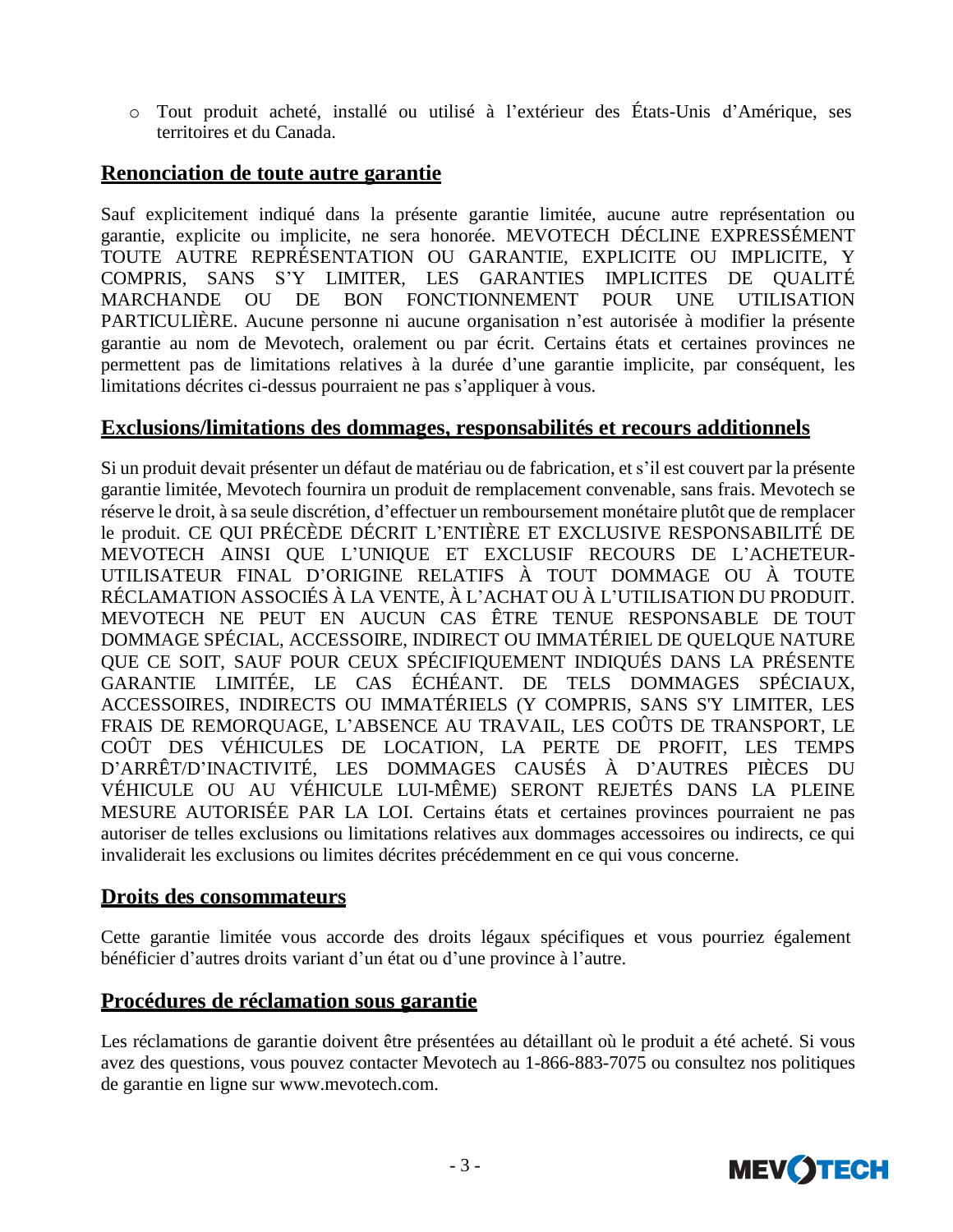# **Divisibilité**

Si une exigence, limitation, renonciation ou exclusion de cette garantie limitée devait être inapplicable pour toute raison, toutes les autres exigences, limitations, renonciations ou exclusions demeureraient applicables dans la pleine mesure autorisée par la loi.

### **Avertissements et instructions**

**AVERTISSEMENT DE SÉCURITÉ : Le fait de ne pas respecter une ou l'autre des mesures et instructions de sécurité indiquées pourrait causer de graves blessures corporelles ou le décès lors de l'installation du produit, ou une défaillance éventuelle du produit, y compris, sans s'y limiter, alors que le véhicule est en usage, causant par conséquent de graves blessures corporelles ou le décès.**

Toute situation ci-dessous, notamment, pourrait causer de graves blessures corporelles ou le décès :

- o **Mauvais usage** du produit avant, durant ou après l'installation du produit ou durant l'utilisation du produit;
- o **Altération** du produit avant, durant ou après l'installation du produit ou durant l'utilisation du produit;
- o **Usage abusif** du produit avant, durant ou après l'installation du produit ou durant l'utilisation du produit;
- o **Utilisation négligente** du produit avant, durant ou après l'installation du produit ou durant l'utilisation du produit;
- o **Dommage accidentel** au produit avant, durant ou après l'installation du produit ou durant l'utilisation du produit;
- o **Utilisation ou pose inappropriée** du produit, y compris, sans s'y limiter, la pose ou l'utilisation du produit sur un véhicule inapproprié ou pour un usage inapproprié;
- o **Maintenance inappropriée ou aucune maintenance** du produit;
- o **Installation inappropriée** du produit; et
- o **Entreposage inapproprié** du produit.

Ce produit doit être installé uniquement par un technicien dument formé ou certifié, et ce, dans des installations de réparation disposant des équipements adéquats, à l'aide des procédures et outils appropriés. De plus, le technicien effectuant l'installation du produit devra inspecter le produit pour tout dommage ou toute anomalie avant son installation. À défaut de quoi, de graves blessures corporelles ou le décès pourraient survenir lors de l'installation du produit, ou causer une

![](_page_12_Picture_15.jpeg)